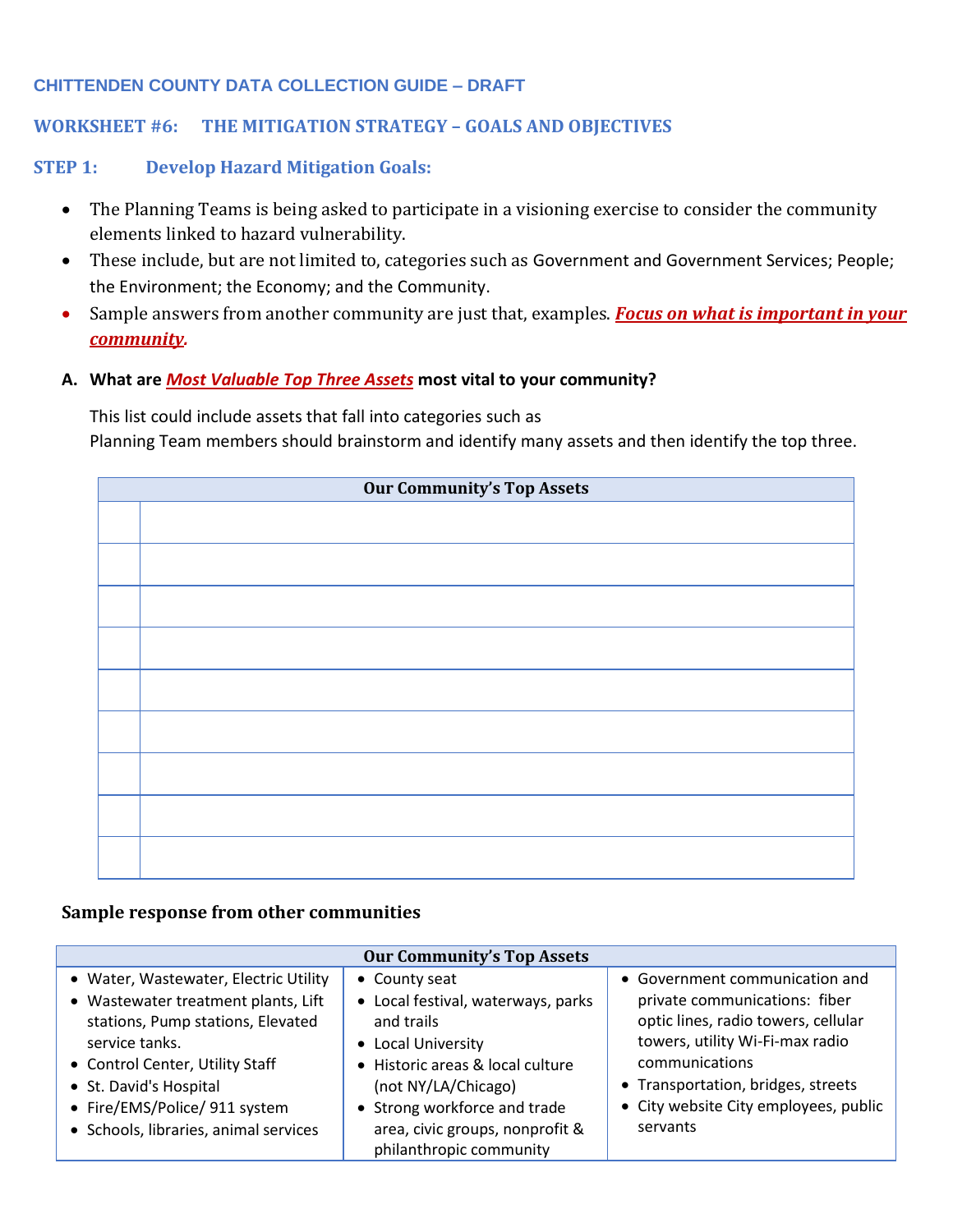| • HEB. Holt CAT, Data centers, other | $\bullet$ Firewise Program | $\bullet$ Local/national railroad lines, public |
|--------------------------------------|----------------------------|-------------------------------------------------|
| businesses                           |                            | transit, roadways, airport                      |

### **B. What are the** *Three Biggest Challenges* **facing your community?**

- This list could include assets that fall into categories such as Government and Government Services; People; the Environment; the Economy; and the Community.
- Planning Team members should brainstorm and identify many challenges and then identify the top three.

| <b>Our Community's Three Biggest Challenges</b> |  |  |
|-------------------------------------------------|--|--|
|                                                 |  |  |
|                                                 |  |  |
|                                                 |  |  |
|                                                 |  |  |
|                                                 |  |  |
|                                                 |  |  |
|                                                 |  |  |

**Sample response from other communities**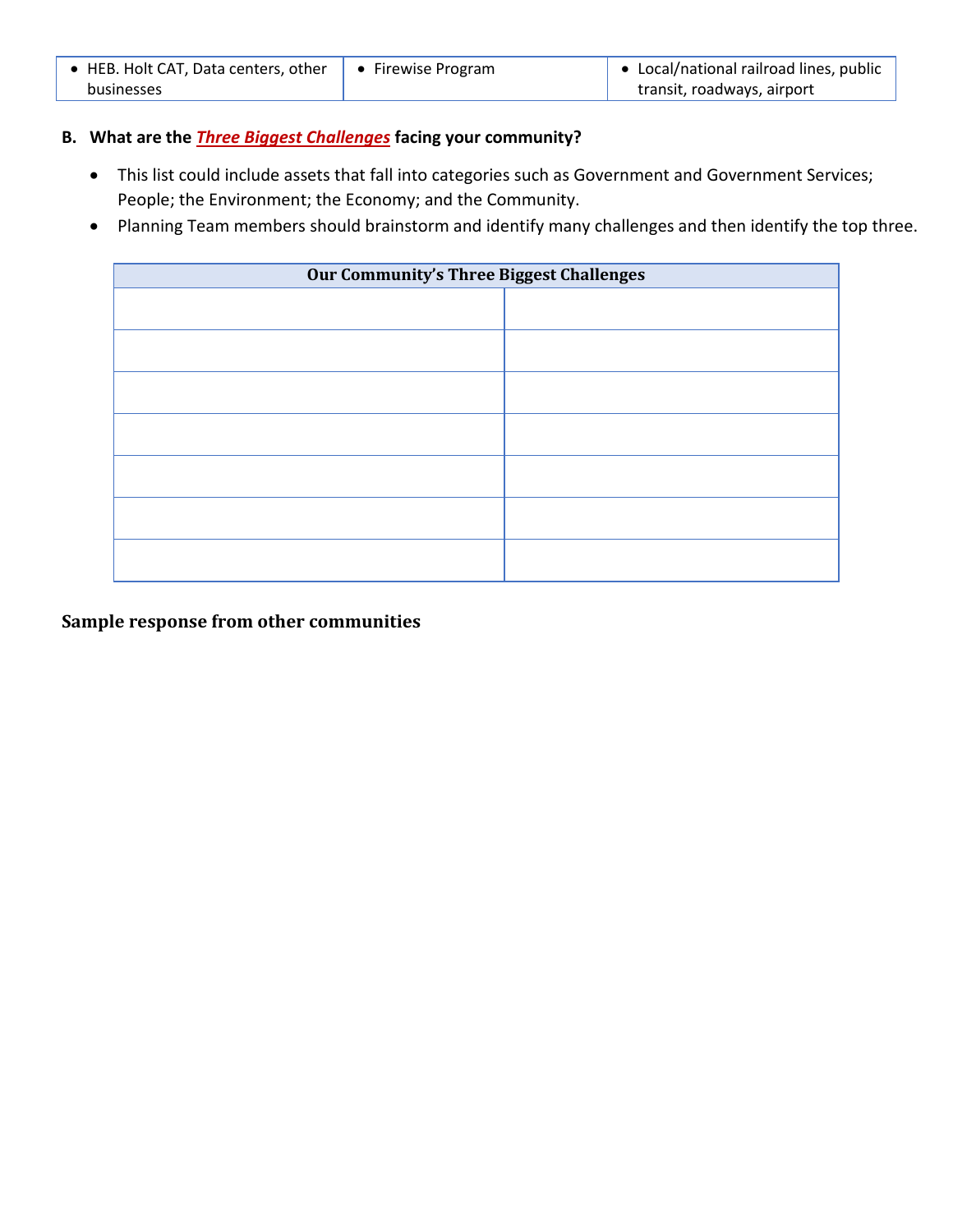| <b>Our Community's Top Challenges</b>                                                                                                                                                                                                                                                                                                                                                                                                                                                                                                                                                                                                                                                                                          |  |  |
|--------------------------------------------------------------------------------------------------------------------------------------------------------------------------------------------------------------------------------------------------------------------------------------------------------------------------------------------------------------------------------------------------------------------------------------------------------------------------------------------------------------------------------------------------------------------------------------------------------------------------------------------------------------------------------------------------------------------------------|--|--|
| $\bullet$ COVID<br>• Equipment and replacement parts due to<br>delayed manufacturing, hard to get. Not in a<br>timely manner<br>• Lack of redundant internet providers, reliant on<br>Suddenlink<br>• Workforce challenges (affordable housing)<br>• Sun City volunteers<br>• Hazardous cargo going through downtown<br>on SH 29 and IH 35<br>• Ice on Roads<br>• English as second language: we don't have a<br>set policy or SOP to standardize translation<br>and interpretation services<br>• Keeping up with deferred maintenance to<br>keep facilities/parks in good condition<br>Need a communication texting system to be<br>able to directly communicate to customers<br>• No redundancy in fiber communication lines |  |  |
| • Perception we are not providing services fast                                                                                                                                                                                                                                                                                                                                                                                                                                                                                                                                                                                                                                                                                |  |  |
| enough, i.e., they do not understand the<br>process of what it takes to build a trail for<br>example<br>• Large % of children on free and reduced<br>lunch, need to provide subsidy for programs                                                                                                                                                                                                                                                                                                                                                                                                                                                                                                                               |  |  |
|                                                                                                                                                                                                                                                                                                                                                                                                                                                                                                                                                                                                                                                                                                                                |  |  |

# **C. What is your** *Vision of your Community* **in 10 years?**

- This list could include assets that fall into categories such as Government and Government Services; People; the Environment; the Economy; and the Community.
- Planning Team members should brainstorm all facets of their vision of the "Community of the Future." • Look at what the community must do to improve resiliency and sustainability. These efforts will translate into potential mitigation actions to be included in the 2022 HMP Update

| In ten years, I want my community to: |  |  |
|---------------------------------------|--|--|
|                                       |  |  |
|                                       |  |  |
|                                       |  |  |
|                                       |  |  |
|                                       |  |  |
|                                       |  |  |
|                                       |  |  |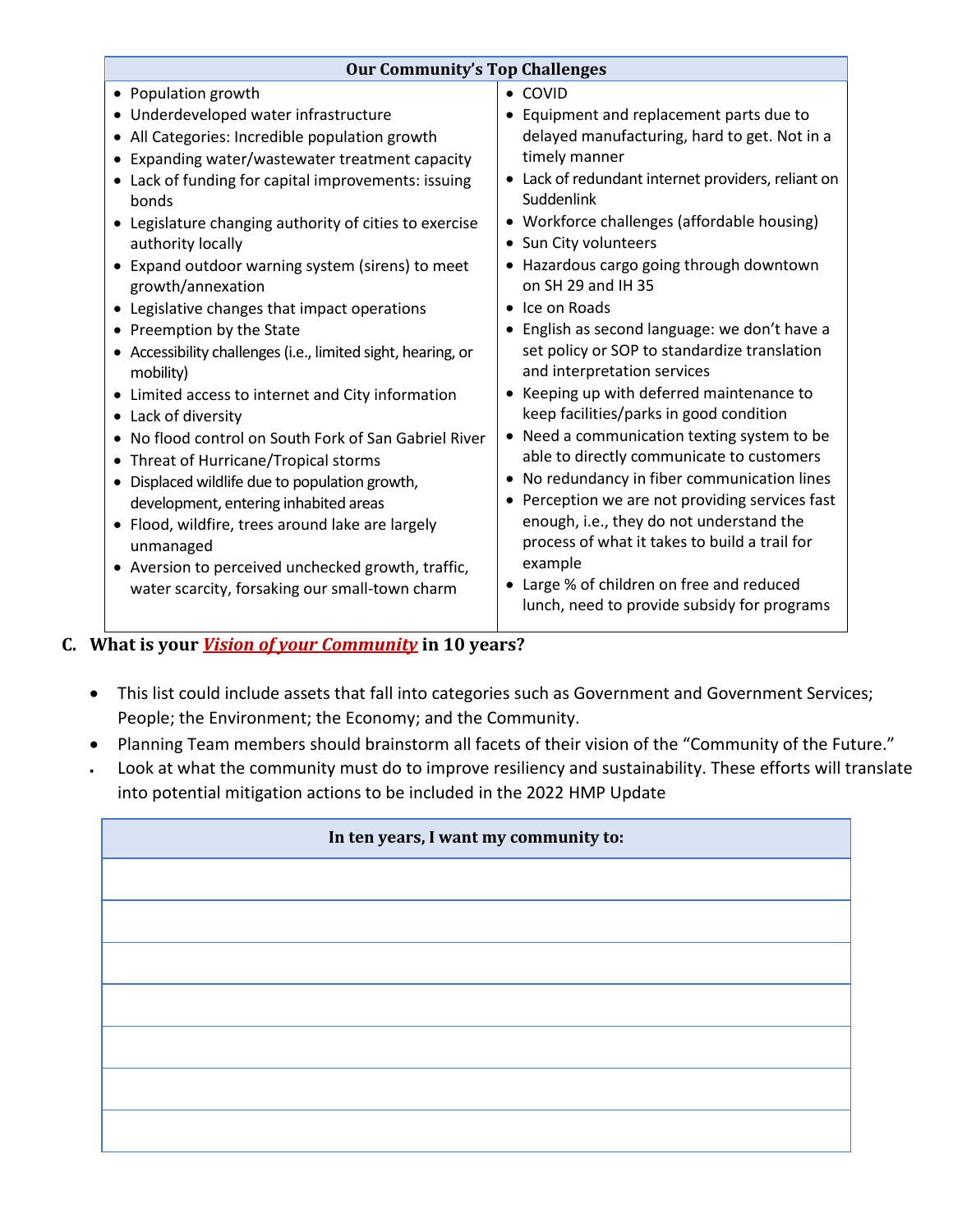# **Sample response from another community**

|           | Resilient community-able to adapt to frequent         | Large community and 4-year colleges<br>$\bullet$        |
|-----------|-------------------------------------------------------|---------------------------------------------------------|
|           | changes and leverage opportunities                    | Take the lead on developing infrastructure<br>$\bullet$ |
| $\bullet$ | Movement to cloud based IT infrastructure will        | instead of waiting for the growth                       |
|           | provide additional resiliency to disaster             | • Attract younger residents, lower median               |
| $\bullet$ | Water replacement/upgrade programs                    | age Regional employment center                          |
|           | Strengthened secondary/post-secondary schools         | • Mature office employment sector                       |
| $\bullet$ | Better alignment - state legislators & city council   | Workforce and trade development                         |
|           | 5G provides alternative broadband alternative         | • More and more reliable internet options               |
| $\bullet$ | Traffic/movement cameras                              | • increase in affordable assisted living centers        |
| $\bullet$ | Increased water treatment capacity                    | as retirement communities age                           |
| ٠         | STEM program and Bio Tech                             | • improved mobility                                     |
| $\bullet$ | Increased public/private partnerships                 | Better flood awareness and control<br>$\bullet$         |
| $\bullet$ | Alternative transportation corridors                  | • CIP overhaul of wastewater collection                 |
|           | Slowing growth so infrastructure and utility services | system, especially in the old town area                 |
|           | will catch up                                         | increase our tree canopy and urban forest.              |

A vision statement developed from a review of this community's assets, vulnerabilities, and challenges is

# *Our community fosters a lifestyle of preparedness is a champion of resiliency*

# **D. Develop the Chittenden County Vision Statement**

- Review Chittenden County's community's assets, vulnerabilities, and challenges to develop a Vision Statement.
- The Chittenden County Vision Statements describe a clear, long-term desired change resulting from the community mitigation planning efforts
- The Mitigation Strategy will naturally flow from it of the community, may assist in defining the community's strategy, including mitigation goals, objectives, and mitigation actions.
- A sample Vision Statement for Chittenden County might read:

*Chittenden County is preparing for the future by protecting and current and future assets and amenities.*

# **E. Identify Chittenden County Goals and Objectives**

Considering this Vision Statement, the Planning Team is asked to review the proposed Goals and Objectives provided to determine whether they are:

(1) Sufficient as stated, or (2) Require revision. If so, please recommend changes.

| <b>Chittenden County 2022 Hazard Mitigation Plan Goals and Objectives - DRAFT</b> |                                                            |  |
|-----------------------------------------------------------------------------------|------------------------------------------------------------|--|
| Goal 1:                                                                           | Protect life and property from natural and manmade hazards |  |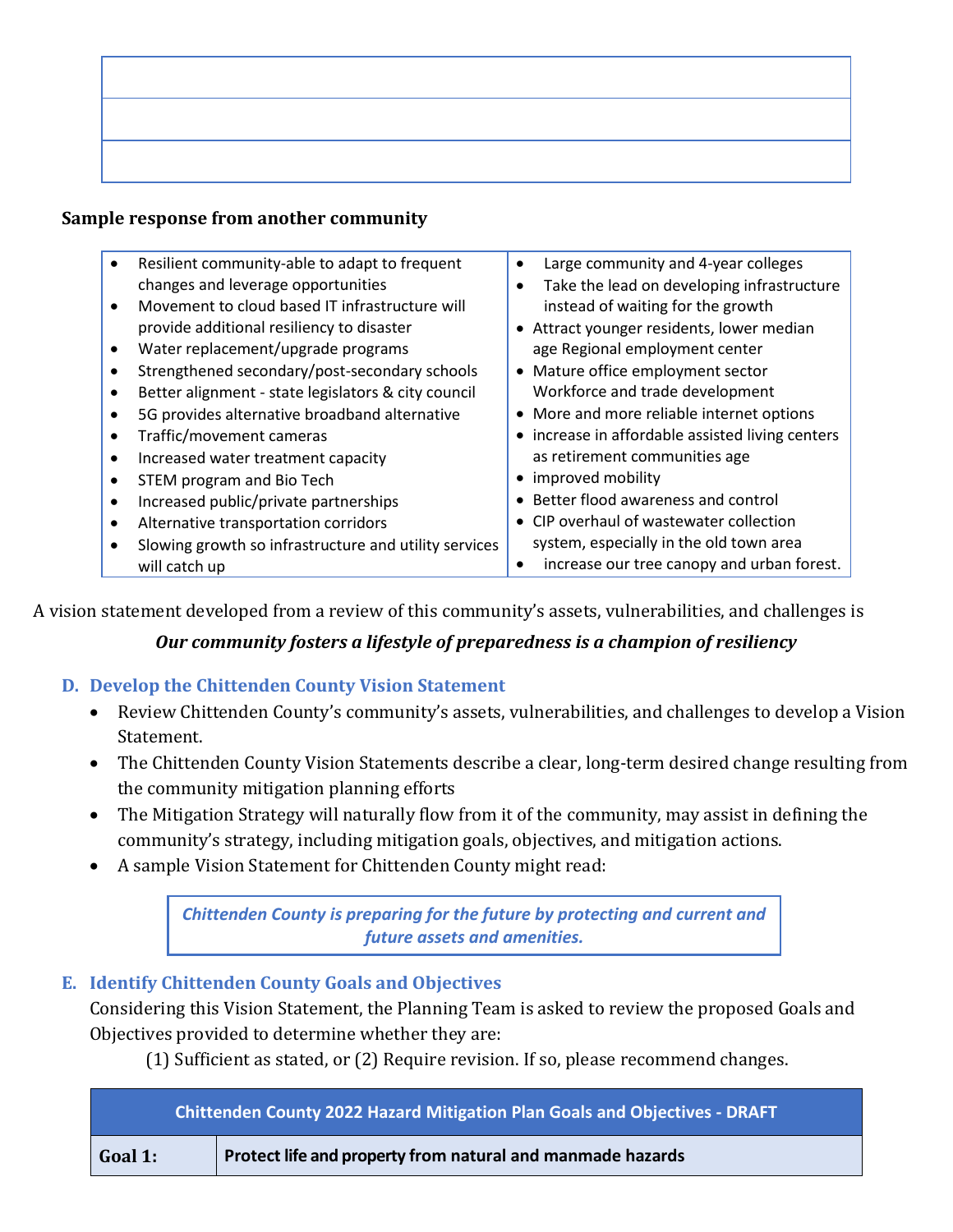|                                                                                                                                                                               | <b>Chittenden County 2022 Hazard Mitigation Plan Goals and Objectives - DRAFT</b>                                                                |  |  |  |  |
|-------------------------------------------------------------------------------------------------------------------------------------------------------------------------------|--------------------------------------------------------------------------------------------------------------------------------------------------|--|--|--|--|
| Objective 1.1                                                                                                                                                                 | Maximize the utilization of the latest technology to provide adequate warning,<br>communication, and mitigation of hazard events                 |  |  |  |  |
| Objective 1.2                                                                                                                                                                 | Reduce the danger to, and enhance protection of, high risk areas during hazard events                                                            |  |  |  |  |
| Objective 1.3                                                                                                                                                                 | Protect and maintain critical facilities and services                                                                                            |  |  |  |  |
| Goal 2:                                                                                                                                                                       | Protect new and existing properties                                                                                                              |  |  |  |  |
| Objective 2.1                                                                                                                                                                 | Reduce repetitive losses to the National Flood Insurance Program (NFIP)                                                                          |  |  |  |  |
| Objective 2.2                                                                                                                                                                 | Maximize insurance coverage, including NFIP, to provide financial protection against<br>hazard events                                            |  |  |  |  |
| Objective 2.3                                                                                                                                                                 | Enact and enforce regulatory measures to ensure that development will not put people<br>in harm's way or increase threats to existing properties |  |  |  |  |
| Goal 3:                                                                                                                                                                       | Promote a Whole Community approach to understanding hazard risks and<br>implementing mitigation initiatives                                      |  |  |  |  |
| Objective 3.1                                                                                                                                                                 | Heighten public awareness of the full range of natural and human-caused hazards<br>faced locally and regionally                                  |  |  |  |  |
| Objective 3.2                                                                                                                                                                 | Educate the public on actions they can take to prevent or reduce the loss of life or<br>property from all hazards.                               |  |  |  |  |
| Objective 3.3                                                                                                                                                                 | Maximize participation of property owners in protecting their properties                                                                         |  |  |  |  |
| Objective 3.4                                                                                                                                                                 | Train and empower public officials and other community leaders on ways to build on<br>current mitigation effort                                  |  |  |  |  |
| Objective 3.5                                                                                                                                                                 | Build and expand the cadre of committed volunteers to safeguard the community before,<br>during, and after a disaster                            |  |  |  |  |
| Foster countywide collaborative mitigation efforts to decrease hazard<br>Goal 4:<br>vulnerability                                                                             |                                                                                                                                                  |  |  |  |  |
| Objective 4.1                                                                                                                                                                 | Build and support local partnerships to lessen vulnerability to hazards                                                                          |  |  |  |  |
| Objective 4.2                                                                                                                                                                 | Build hazard mitigation concerns into the county and town planning and budgeting<br>processes                                                    |  |  |  |  |
| Goal 5:                                                                                                                                                                       | Invest appropriately in areas planned for managed growth                                                                                         |  |  |  |  |
| Objective 5.1                                                                                                                                                                 | Identify potential sites for reuse, rehabilitation, redevelopment, infill, and brownfield<br>remediation that avoid hazard-prone areas           |  |  |  |  |
| Objective 5.2                                                                                                                                                                 | Support mitigation initiatives and policies that protect cultural, economic, and natural<br>resources                                            |  |  |  |  |
| Objective 5.3                                                                                                                                                                 | Preserve natural systems within areas targeted for development                                                                                   |  |  |  |  |
| Support hazard mitigation research and development that helps identify additional<br>Objective 5.4<br>mitigation opportunities and incorporates climate change considerations |                                                                                                                                                  |  |  |  |  |
| Objective 5.5                                                                                                                                                                 | Improve and strengthen regional economic systems to increase and promote business<br>opportunities for employers and employees                   |  |  |  |  |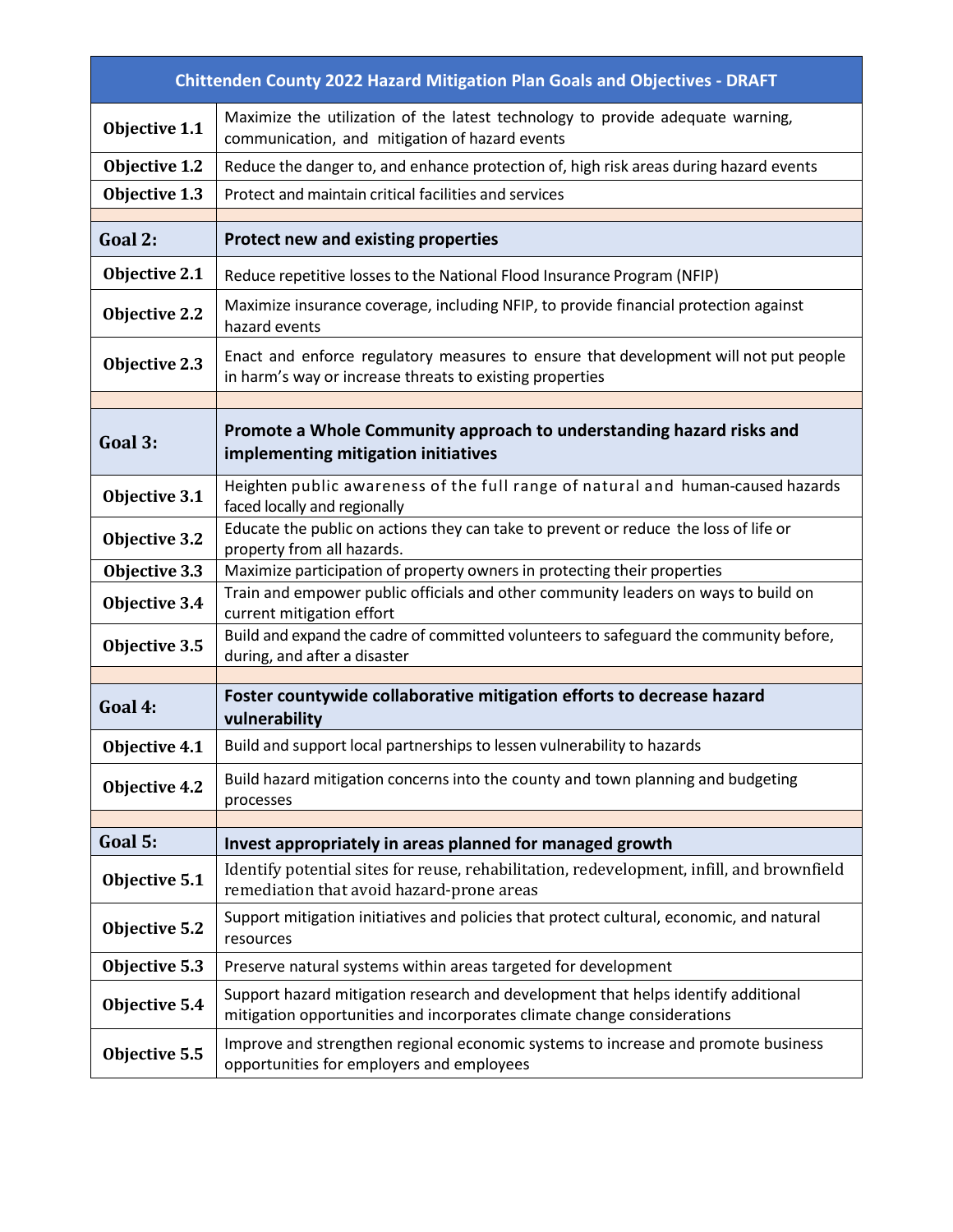# **F. After reviewing the goals and objectives and their alignment with types of mitigation actions, indicate whether you feel information presented validates, or does not validate, the goals provided:**

\_\_\_\_\_ The *goals and objectives are comprehensive as they are presented and cover the scope of all potential hazard vulnerabilities and mitigation actions that should be included in the plan. In addition, they are all applicable to my jurisdiction and no additional goals or objectives are needed for my jurisdiction.*

*\_\_\_\_\_ The goals and objectives are not comprehensive and need minor revision to cover the scope of all potential hazard vulnerabilities and mitigation actions that should be included in the plan. With minor revision, they will also be applicable to my jurisdiction and no additional goals and objectives are needed.*

*\_\_\_\_\_ The goals are comprehensive as they relate to the county as a whole; however, they do not sufficiently describe the goals and/or objectives for my jurisdiction. Additional goals (and objectives) that should be considered for my jurisdiction are:*

Goal:

Objective:

Objective:

# Goal:

Objective:

Objective:

## Goal:

Objective:

Objective: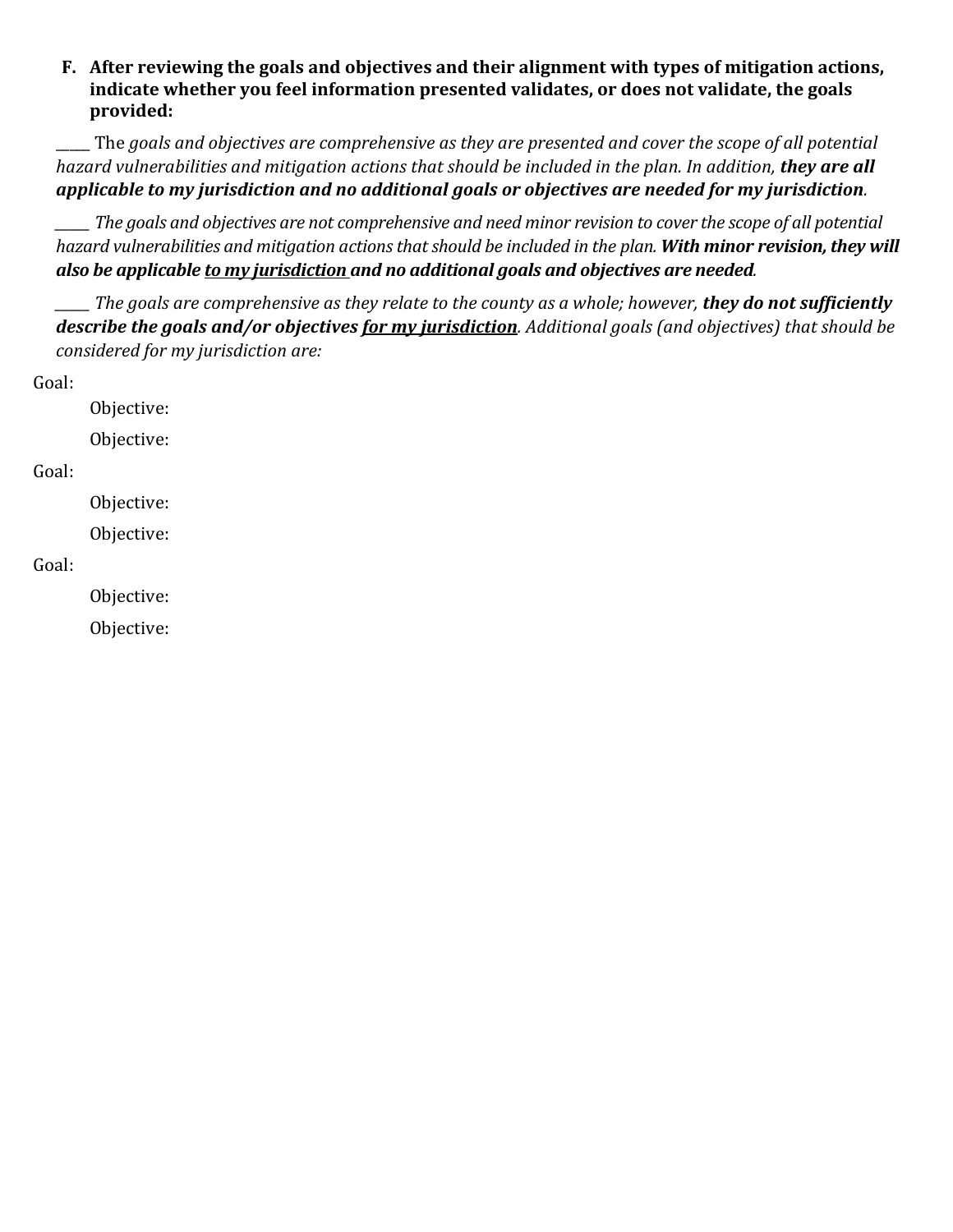# **Worksheet #7: The Mitigation Strategy – Actions**

Review the previously identified mitigation actions and projects from the Chittenden County 2017 HMP to assess progress of each action and suggest new actions/projects based 2022 Goals and Objectives. Briefly describe the actions that would effectively reduce future disaster losses from the identified hazards. This worksheet provides guidance about each category of mitigation actions to be considered and an Action Worksheet for a mitigation project as an example.

# **Types of Mitigation Actions**

| <b>Types of Mitigation Measures and Sample Mitigation Actions</b>                                                                                                                                                                            |                                                                                                                                                                                   |                                                                                                                                                                                                       |  |
|----------------------------------------------------------------------------------------------------------------------------------------------------------------------------------------------------------------------------------------------|-----------------------------------------------------------------------------------------------------------------------------------------------------------------------------------|-------------------------------------------------------------------------------------------------------------------------------------------------------------------------------------------------------|--|
| <b>Local Plans and Regulations</b>                                                                                                                                                                                                           |                                                                                                                                                                                   |                                                                                                                                                                                                       |  |
| <b>Mitigation Measure</b><br><b>Examples</b>                                                                                                                                                                                                 |                                                                                                                                                                                   |                                                                                                                                                                                                       |  |
| • Government authorities, policies,<br>or codes that influence the way<br>land and buildings are developed<br>and built                                                                                                                      | • Comprehensive plans<br>• Land use ordinances<br>• Subdivision regulations<br>Development Review<br>• Building codes and enforcement<br>• NFIP Community Rating System           | • Capital improvement programs<br>• Open space preservation<br>• Stormwater management<br>regulations and master plans<br>• Community wildfire protection<br>plans, fuels Management & fire<br>breaks |  |
| <b>Structure and Infrastructure Projects</b>                                                                                                                                                                                                 |                                                                                                                                                                                   |                                                                                                                                                                                                       |  |
| <b>Mitigation Measure</b>                                                                                                                                                                                                                    | <b>Examples</b>                                                                                                                                                                   |                                                                                                                                                                                                       |  |
| • Modifying existing public and<br>certain private structures and<br>infrastructure to protect or<br>remove them from hazard areas.<br>• Create a built environment to<br>reduce the impact of hazards.<br>• Many actions FEMA HMA eligible. | • Acquisitions and elevations of<br>structures in flood prone areas<br>• Utility undergrounding<br>• Structural retrofits (e.g.,<br>shelters)<br>• Floodwalls and retaining walls | • Detention and retention<br>structures<br>• Culverts<br>• Safe rooms                                                                                                                                 |  |
| <b>Natural Systems Protection</b>                                                                                                                                                                                                            |                                                                                                                                                                                   |                                                                                                                                                                                                       |  |
| <b>Mitigation Measure</b>                                                                                                                                                                                                                    | <b>Examples</b>                                                                                                                                                                   |                                                                                                                                                                                                       |  |
| • Minimize damage and losses and<br>preserve or restore the functions of<br>natural systems.                                                                                                                                                 | • Sediment and erosion control<br>• Stream corridor restoration<br>• Forest management                                                                                            | • Conservation easements<br>• Wetland restoration and<br>preservation                                                                                                                                 |  |
| <b>Education and Awareness Programs</b>                                                                                                                                                                                                      |                                                                                                                                                                                   |                                                                                                                                                                                                       |  |
|                                                                                                                                                                                                                                              | <b>Mitigation Measure</b><br><b>Examples</b>                                                                                                                                      |                                                                                                                                                                                                       |  |
| Educate citizens, elected officials,<br>and property owners about hazards<br>how to mitigation them.<br>Participate in national programs:<br>StormReady, Firewise, etc.                                                                      | • Radio or television spots<br>• Websites with maps and<br>information<br>• Social media<br>• Real Estate disclosure                                                              | • Presentations to school groups<br>or neighborhood organizations<br>Mailings to residents in hazard-<br>prone areas<br>• StormReady, Firewise                                                        |  |

In addition to the mitigation action categories thus described, the plan will compile and present a summary of preparedness actions (which will not be used for compliance with DMA 2000) that have been taken or are in place to prepare for or respond to hazard incidents, such as:

- Evacuation and sheltering
- Emergency Planning
- o Shutting off power to threatened areas
- o Activating resources for response o Pre-staging equipment
- o Monitoring water levels
- Communications
- Emergency Response Equipment (excluding emergency generators)
- 
- o Closing streets or bridges
-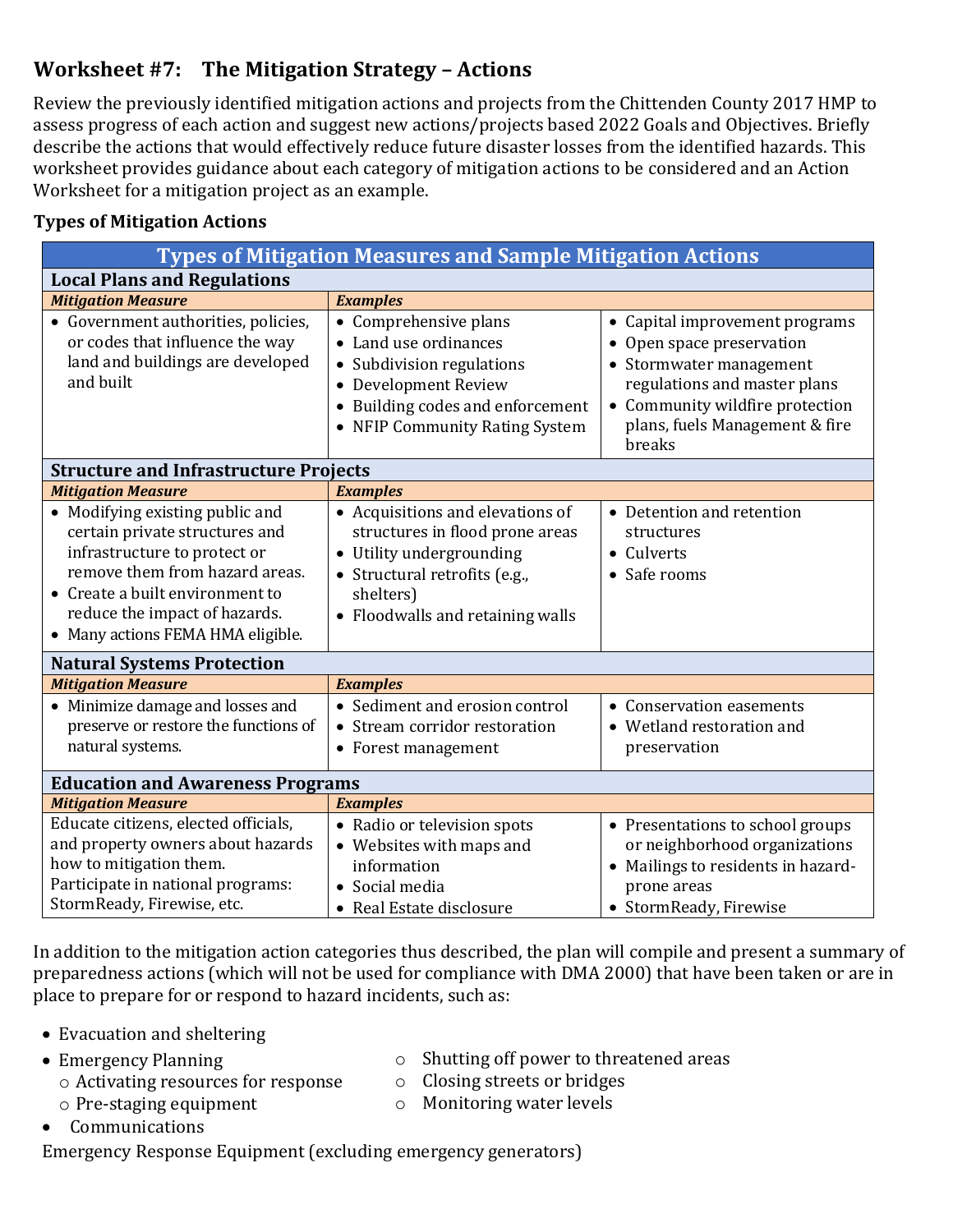# **Chittenden County Multi-Jurisdictional Hazard Mitigation Plan Sample Blank Mitigation Action Worksheet**

| (Name of Jurisdiction)                                                                                                        |                                                                                                                                                          |                                                        |                     |  |  |  |
|-------------------------------------------------------------------------------------------------------------------------------|----------------------------------------------------------------------------------------------------------------------------------------------------------|--------------------------------------------------------|---------------------|--|--|--|
|                                                                                                                               | <b>Action Worksheet</b>                                                                                                                                  |                                                        |                     |  |  |  |
| <b>Project Name:</b>                                                                                                          |                                                                                                                                                          |                                                        |                     |  |  |  |
| <b>Project Number:</b>                                                                                                        |                                                                                                                                                          |                                                        |                     |  |  |  |
|                                                                                                                               | <b>Risk / Vulnerability</b>                                                                                                                              |                                                        |                     |  |  |  |
| <b>Hazard of Concern:</b>                                                                                                     |                                                                                                                                                          |                                                        |                     |  |  |  |
| <b>Description of the</b><br>Problem:                                                                                         |                                                                                                                                                          |                                                        |                     |  |  |  |
|                                                                                                                               | <b>Action or Project Intended for Implementation</b>                                                                                                     |                                                        |                     |  |  |  |
| <b>Description of the</b><br><b>Solution:</b>                                                                                 |                                                                                                                                                          |                                                        |                     |  |  |  |
|                                                                                                                               | Is this project related to a Critical Facility?                                                                                                          | $\Box$<br>Yes                                          | П<br>N <sub>0</sub> |  |  |  |
|                                                                                                                               | If yes, this project must intend to protect the Critical Facility to the 500-year flood event or the actual worst damage scenario, whichever is greater. |                                                        |                     |  |  |  |
| <b>Level of Protection:</b>                                                                                                   |                                                                                                                                                          |                                                        |                     |  |  |  |
| <b>Useful Life:</b>                                                                                                           |                                                                                                                                                          | <b>Estimated Benefits</b><br>(losses avoided):         |                     |  |  |  |
| <b>Estimated Cost:</b>                                                                                                        |                                                                                                                                                          |                                                        |                     |  |  |  |
|                                                                                                                               | <b>Plan for Implementation</b>                                                                                                                           |                                                        |                     |  |  |  |
| <b>Prioritization:</b>                                                                                                        |                                                                                                                                                          | <b>Desired Timeframe for</b><br><b>Implementation:</b> |                     |  |  |  |
| <b>Estimated Project</b><br><b>Timeline:</b>                                                                                  |                                                                                                                                                          | <b>Potential Funding Sources:</b>                      |                     |  |  |  |
| <b>Implementation through</b><br><b>Responsible</b><br><b>Integration with Local Planning</b><br>Organization:<br>Mechanisms. |                                                                                                                                                          |                                                        |                     |  |  |  |
|                                                                                                                               | Three Alternatives Considered (including No Action)                                                                                                      |                                                        |                     |  |  |  |
|                                                                                                                               | <b>Action</b>                                                                                                                                            | <b>Estimated Cost</b>                                  | <b>Evaluation</b>   |  |  |  |
|                                                                                                                               | No Action                                                                                                                                                | \$0                                                    |                     |  |  |  |
| <b>Alternatives:</b>                                                                                                          |                                                                                                                                                          |                                                        |                     |  |  |  |
|                                                                                                                               |                                                                                                                                                          |                                                        |                     |  |  |  |
| Progress Report (for plan maintenance)                                                                                        |                                                                                                                                                          |                                                        |                     |  |  |  |
| <b>Date of Status Report:</b>                                                                                                 |                                                                                                                                                          |                                                        |                     |  |  |  |
| <b>Report of Progress:</b>                                                                                                    |                                                                                                                                                          |                                                        |                     |  |  |  |
| <b>Update Evaluation of the</b><br><b>Problem and/or Solution:</b>                                                            |                                                                                                                                                          |                                                        |                     |  |  |  |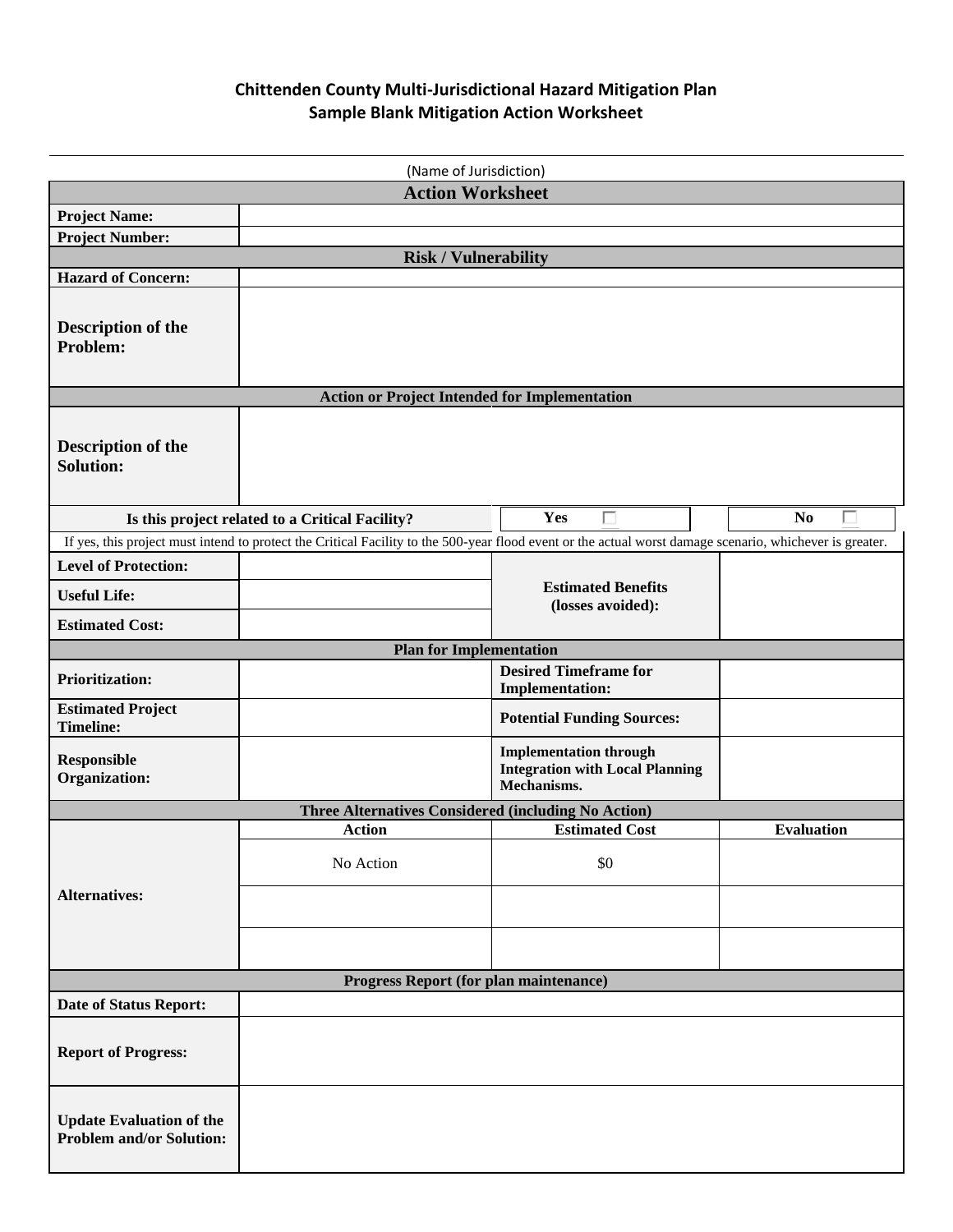# **Chittenden County Multi-Jurisdictional Hazard Mitigation Plan Sample Completed Mitigation Action Worksheet**

Chittenden County (Name of Jurisdiction) **Action Worksheet Project Name: Backup power for critical facilities Project Number:** CC-1 **Risk / Vulnerability Hazard of Concern:** All hazards: flood, high winds, severe winter storm, and others **Description of the**  Identify and rank in priority assets requiring backup power sources and determine processes for project funding allocation and order of projects implemented **Problem: Action or Project Intended for Implementation** Develop a list of all fire, law enforcement, water treatment, government, and medical facilities that **Description of the**  require back up power. Identify those currently protected and those that do not have generators or **Solution:** other backup. Develop cost estimates and rank facilities based on community needs and funding availability. **Is this project related to a Critical Facility? No Yes x No No**  $\Box$ If yes, this project must intend to protect the Critical Facility to the great of the two: 500-year flood event, or the actual worst damage scenario. Maintain continuity of **Level of Protection:** 500-year operations for all services, **Estimated Benefits**  Useful Life:  $\qquad \qquad$  30 years minimize loss of life or **(losses avoided):** property damage stemming **Estimated Cost:** Identify per project location from asset failure. **Plan for Implementation Prioritization:** High **High High Prioritization: Prioritization: High Prioritization: High Prioritization: High Prioritization: High Prioritization: High Prioritization: High Prioritization: Implementation:**  $\begin{array}{|c|c|c|c|c|} \hline \text{One year} \end{array}$ **Estimated Project Timeline:** Two years **Potential Funding Sources:** BRIC, local match, Chittenden County Office of **Implementation through**  Emergency Operations **Responsible Organization:** Emergency Management **Integration with Local**  Plans, COOPs **Planning Mechanisms.** (can't find such an office) **Three Alternatives Considered (including No Action) Action Estimated Cost Evaluation** No Action  $\begin{array}{c|c}\n\hline\n\text{No Action} & \text{Stochastic of 1}\n\end{array}$ of life and property damage Projects can only be **Alternatives:** Implement program at all vulnerable completed as funding sites at one time<br>sites at one time allows Select one facility from each Select one facility from each<br>
jurisdiction to include in this effort \$10 million There are multiple critical<br>
projects in each jurisdiction projects in each jurisdiction **Progress Report (for plan maintenance) Date of Status Report: Report of Progress: Update Evaluation of the Problem and/or Solution:**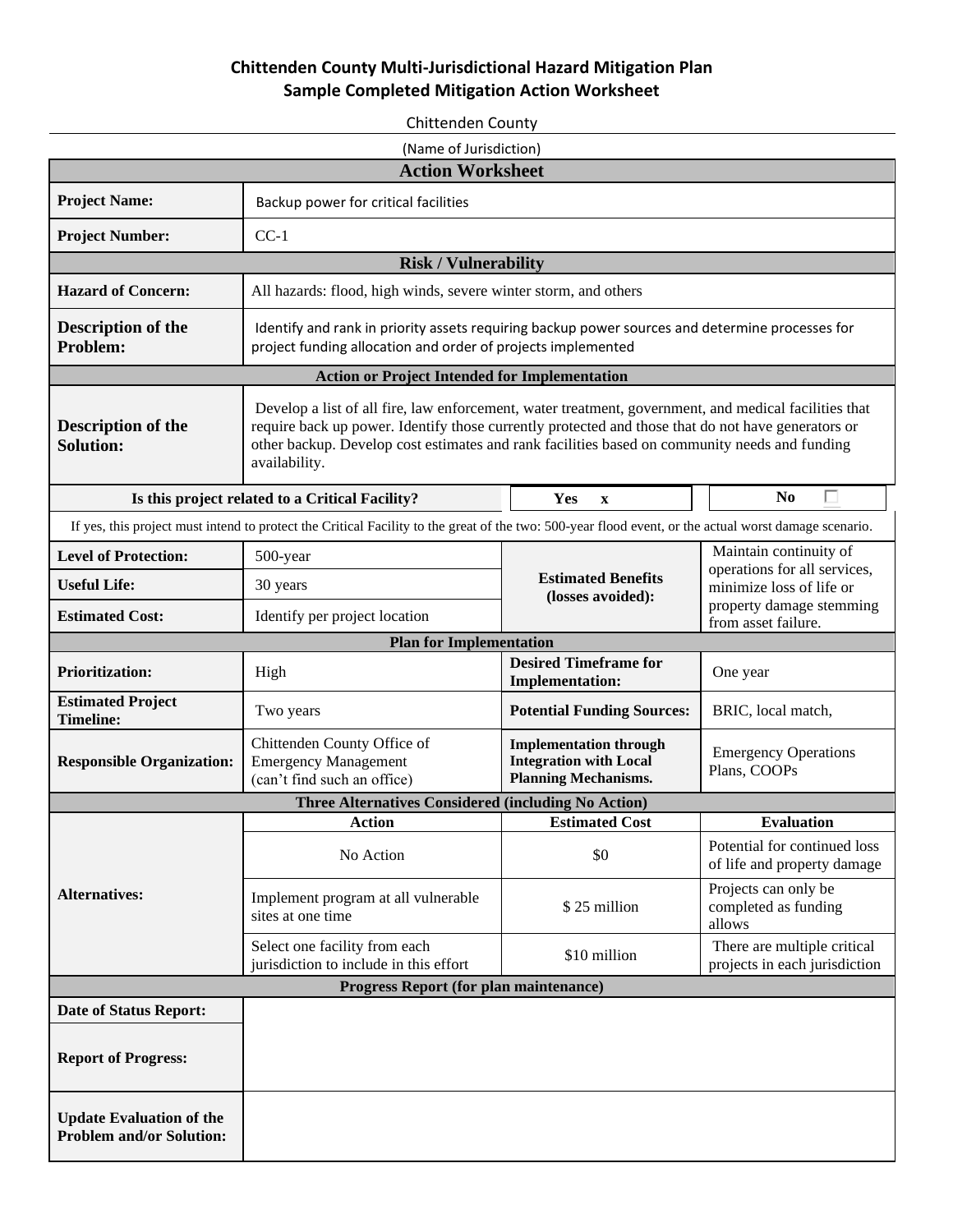### **WORKSHEET #8: PRIORITIZE MITIGATION ACTIONS**

The Chittenden Planning Committee will adopt a single prioritization methodology to be used by all jurisdictions to evaluate and rank each mitigation action. Each jurisdictions will use the same ranking system while evaluating its actions separately from the other jurisdictions, resulting in a jurisdiction-specific list of prioritized actions presented within the jurisdiction's annex.

All prioritized jurisdiction actions will be rolled-up into a single list of mitigation actions that will be included as an appendix in the Base Plan; however, each action described in the list will be specific to the proposing jurisdiction and will be consistent with the outcome of its hazard vulnerability assessment and ranking process.

The following Ranking System is proposed for use by each jurisdiction to prioritize each proposed mitigation action.

### **Step 1: Review Ranking System for Prioritizing Mitigation Actions**

The Mitigation Ranking System is organized in seven (7) categories that link to the importance and timing for implementation.

| Category                                           | <b>Points</b>                | <b>Criteria</b>                                                              |  |  |
|----------------------------------------------------|------------------------------|------------------------------------------------------------------------------|--|--|
| $(1)$ Life<br>Safety/Property<br><b>Protection</b> | 4                            | Likely to protect more than 50% of the population and/or critical            |  |  |
|                                                    |                              | infrastructure and community assets.                                         |  |  |
|                                                    | 3                            | Likely to protect at least 50 % of the population and/or critical            |  |  |
|                                                    |                              | infrastructure and community assets.                                         |  |  |
|                                                    | $\overline{2}$               | Could potentially protect up to 25 % of the population and could potentially |  |  |
|                                                    |                              | protect critical infrastructure and community assets                         |  |  |
|                                                    | $\mathbf{1}$                 | Could potentially protect up to 10 % of the population and could potentially |  |  |
|                                                    |                              | protect critical infrastructure and community assets                         |  |  |
|                                                    | $\mathbf{0}$                 | Potential for protecting lives and critical infrastructure and/or community  |  |  |
|                                                    |                              | assets cannot be determined at this time.                                    |  |  |
|                                                    |                              |                                                                              |  |  |
| (2) Funding<br><b>Availability</b>                 | $\overline{4}$               | Little to no direct expenses                                                 |  |  |
|                                                    | 3<br>$\overline{2}$          | Can be funded by operating budget                                            |  |  |
|                                                    |                              | Grant funding identified                                                     |  |  |
|                                                    | $\mathbf{1}$<br>$\mathbf{0}$ | Grant funding needed<br>Potential funding source unknown                     |  |  |
|                                                    |                              |                                                                              |  |  |
| (3) Probability of<br><b>Matching Funds</b>        | $\overline{4}$               | Funding match is available, or funding match not required                    |  |  |
|                                                    | $\overline{\phantom{a}}$     | N/A                                                                          |  |  |
|                                                    | $\sqrt{2}$                   | Partial funding match available                                              |  |  |
|                                                    | $\blacksquare$               | N/A                                                                          |  |  |
|                                                    | $\boldsymbol{0}$             | No funding match available or funding match unknown                          |  |  |
|                                                    |                              |                                                                              |  |  |
| (4) Benefit Cost<br><b>Review</b>                  | $\overline{4}$               | Likely to meet Benefit Cost Review                                           |  |  |
|                                                    | $\blacksquare$               | N/A                                                                          |  |  |
|                                                    | $\overline{c}$               | Benefit Cost Review not required                                             |  |  |
|                                                    | $\blacksquare$               | N/A                                                                          |  |  |
|                                                    | $\mathbf{0}$                 | Benefit Cost Review unknown                                                  |  |  |
|                                                    |                              |                                                                              |  |  |
| (5) Environmental<br><b>Benefit</b>                | $\overline{4}$               | Environmentally sound and relatively easy to implement; or no adverse        |  |  |
|                                                    |                              | impact on environment.                                                       |  |  |
|                                                    | $\sqrt{3}$                   | Environmentally acceptable and not anticipated to be difficult to implement  |  |  |
|                                                    | $\overline{2}$               | Environmental concerns are somewhat difficult to implement because of        |  |  |
|                                                    |                              | complex requirements                                                         |  |  |
|                                                    | $\mathbf{1}$                 | Difficult to implement because of significantly complex requirements and     |  |  |
|                                                    |                              | environmental permitting                                                     |  |  |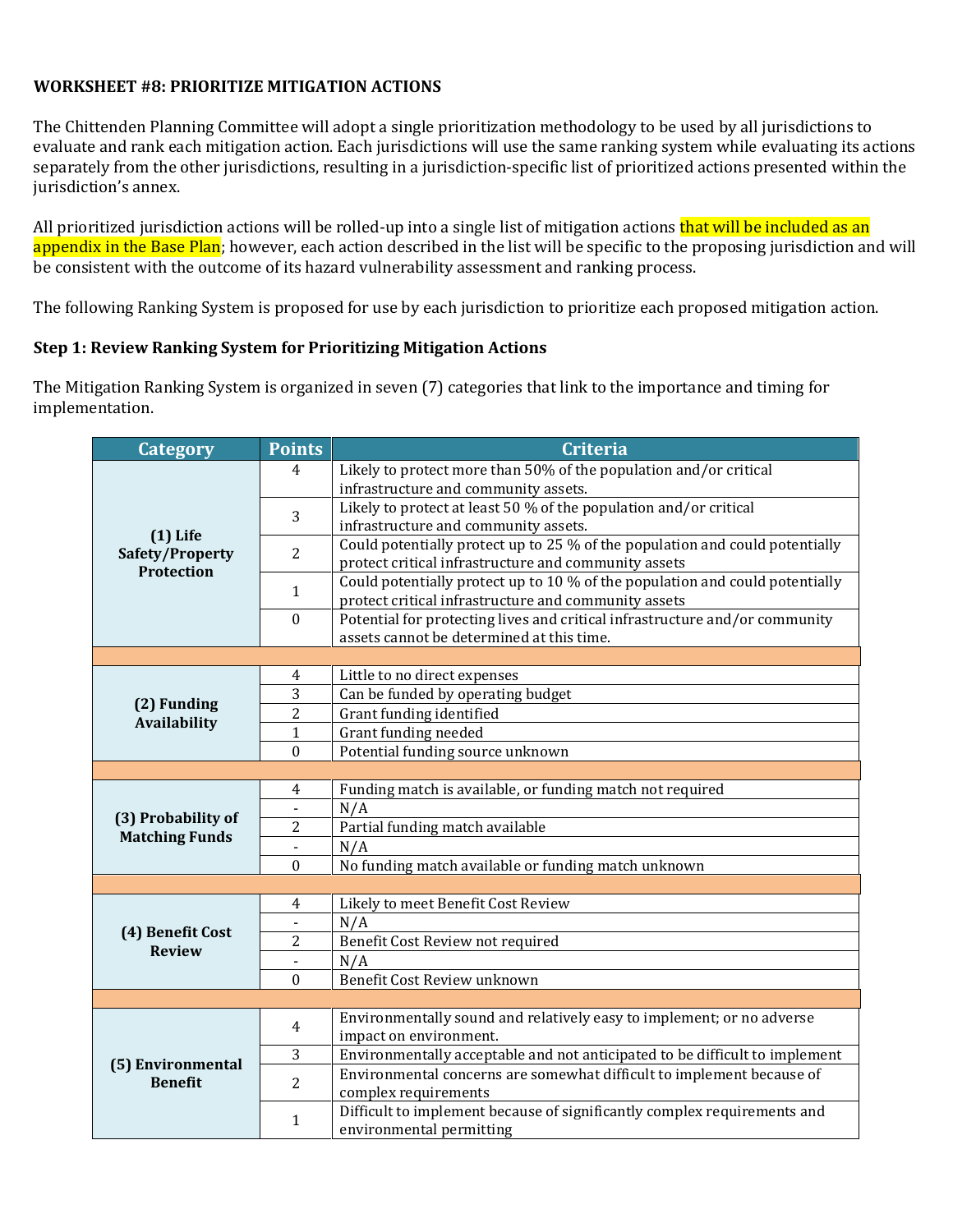| <b>Category</b>                    | <b>Points</b>         | <b>Criteria</b>                                                                                            |  |  |
|------------------------------------|-----------------------|------------------------------------------------------------------------------------------------------------|--|--|
|                                    | $\bf{0}$              | Very difficult to implement due to extremely complex requirements and<br>environmental permitting problems |  |  |
|                                    |                       |                                                                                                            |  |  |
| (6) Technical<br>Feasibility       | 4                     | Proven to be technically feasible                                                                          |  |  |
|                                    |                       | N/A                                                                                                        |  |  |
|                                    | 2                     | Expected to be technically feasible                                                                        |  |  |
|                                    |                       | N/A                                                                                                        |  |  |
|                                    | $\Omega$              | Technical feasibility unknown or additional information needed                                             |  |  |
|                                    |                       |                                                                                                            |  |  |
| (7) Timeframe of<br>implementation | 4                     | 1 year or less (Short Term)                                                                                |  |  |
|                                    |                       | N/A                                                                                                        |  |  |
|                                    | 2                     | $2 - 5$ years (Long-Term)                                                                                  |  |  |
|                                    |                       | N/A                                                                                                        |  |  |
|                                    | 0                     | More than 5 years (Long-Term)                                                                              |  |  |
| Minimum $= 0$                      | <b>Ranking Level:</b> |                                                                                                            |  |  |
| $Maximum = 28$                     |                       | Low: $0-10$<br><b>Medium: 11-20</b><br><b>High: 21-28</b>                                                  |  |  |

# **Step 2: Prioritize Mitigation Actions**

The Prioritization Worksheet (below) provides the format to list each action your jurisdiction described on an Action Worksheet. Using the ranking criteria provided in **Step 1**, prioritize the action for implementation.

### **Instructions:**

1. Provide the information requested in Columns (A), (B), and (C).

2. Using the Ranking System provided above, assign a numerical score for each category in Columns (1) through (7). If exact data is unavailable, a "best guess" is acceptable.

3. Add the individual scores in Columns (1) through (7) to determine a *Total Score* (Column 8).

4. The total score represents the action's priority. Using the Ranking Level guide provided in the last row of the Mitigation Ranking System criteria (above), assign each action a ranking of high, medium, or low.

# **Action priorities may be re-considered at any time based on the plan maintenance schedule for monitoring and evaluation; availability of new data; or changes in scope, cost, time frame or other characteristics of the action.**

#### **\*Abbreviations for Project Types:**

- LPR Local Plans and Regulations
- SIP Structure and Infrastructure Projects
- NSP Natural Systems Protection
- EAP Education and Awareness Program